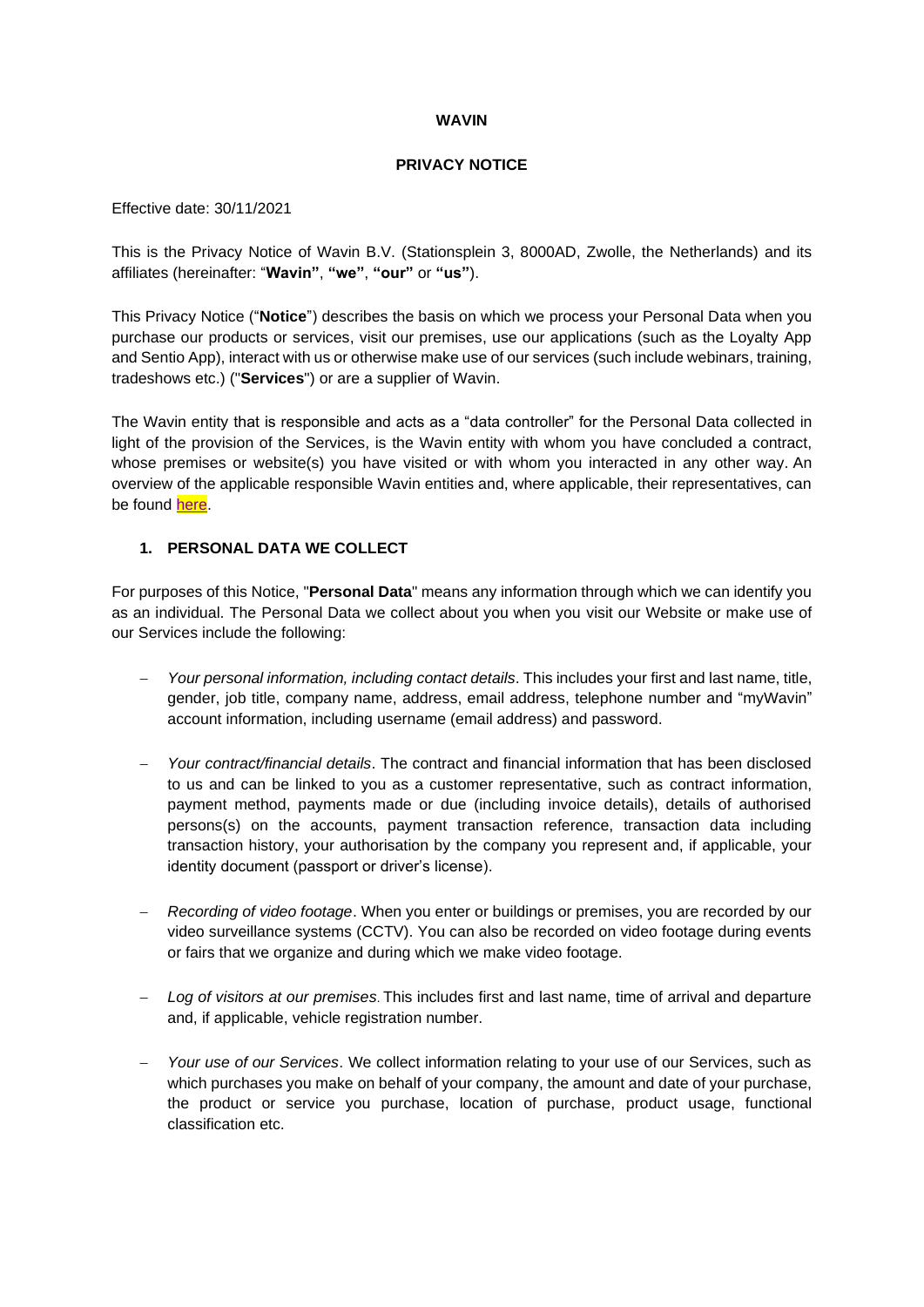- Your picture. Where requested we collect your picture to identify you as customer representative.
- − *Data collected automatically*. When visiting our Website, we collect data automatically through your browser or device, by making use of cookies and other technologies to track visitors on the Website and to collect information about your use of our Website. Such information includes, an identifier that corresponds to your device, your IP address, information about the device you use (e.g. operating system, model, language setting), duration, frequency, time of use, click through information (the way you browse through and use our Website) and/or region. Please read our [Cookie Notice](https://www.wavin.com/en-gb/Privacy-and-cookie-statement/Cookielist-table) if you would like to know more about the cookies we place on our Website and to manage your cookie preferences.
- Your communication data. Your requests, any complaints you may have and any other (engagement) data that we receive if you communicate with us via e-mail, by telephone, online or via social media.
- − *Any other Personal Data.* This includes any Personal Data that you disclose to us during the course of your contractual relationship with us, either voluntarily or upon request.

### **2. WHAT WE DO WITH YOUR PERSONAL DATA**

Wavin collects and uses your Personal Data for the purposes below and on a lawful basis.

For the performance of our agreement with you: To carry out the agreement that we concluded or will conclude with you on behalf of your company and to provide you with the information and Services you request. For instance, we will need to process your Personal Data in order to deliver products and invoices, keep in contact with you, manage and handle requests, manage your "myWavin" account, provide (technical) support or customer service, facilitate webinars, training or tradeshows, provide essential information regarding the Services, etc.

For our legitimate commercial interests: This includes the following:

- $\circ$  to send (personalized) marketing (such as newsletters via email) to our existing customers for the purpose of advertising our products and services or otherwise engaging with our customers for marketing or commercial purposes (e.g. via email, telephone or hardcopy post), provided that you have not opted out.
- $\circ$  to manage our internal client database (CRM) system, in order to keep track of our financials and Services.
- $\circ$  to personalize our Services, such including, online ordering, calculation tools, BIM content, e-learning, technical drawings and/or price lists.
- $\circ$  to better understand you as a customer (customer optimization). This enables us to assess what may interest you, to measure or understand the effectiveness of advertising we serve you and others and to deliver relevant and targeted advertising (both on our own Website and on other websites (including social media)).
- to operate and expand our business activities and Services.
- $\circ$  to obtain feedback on our products and Services and develop and improve the quality of our Services (e.g. by conducting customer satisfaction surveys).
- $\circ$  to operate company policies and procedures, such as for training and learning purposes.
- $\circ$  to ensure and protect the integrity, security and safety of our systems, buildings and premises. This includes the prevention of unauthorized persons from accessing our premises and protecting our facilities.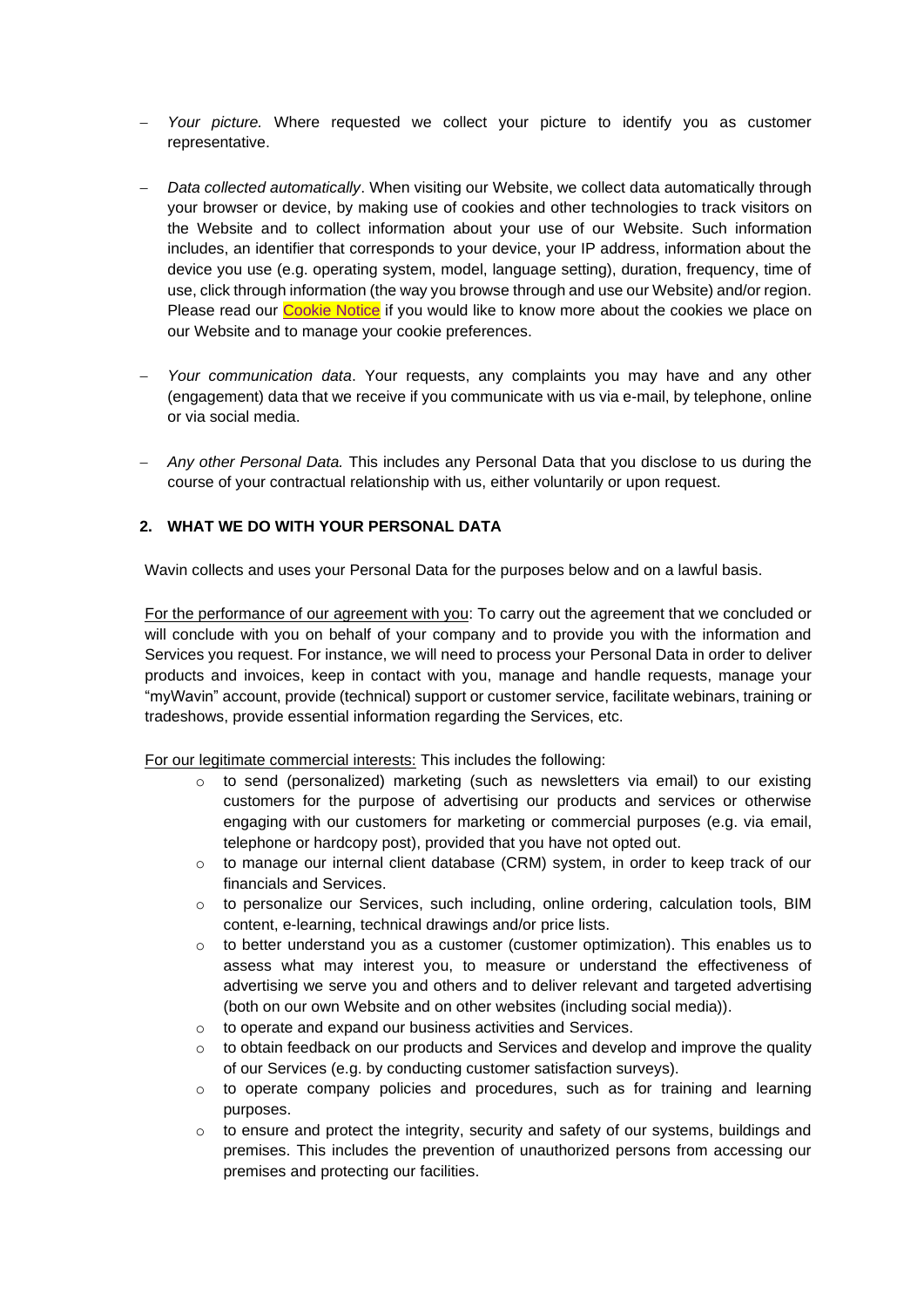- $\circ$  to enable us to make corporate transactions, such as mergers, sales, reorganizations, transfer of our assets or business or acquisitions.
- o other legitimate business purposes permitted by applicable law.

To the extent that we rely on our legitimate interests to use your Personal Data, you have the right to object to such use, and we must stop such processing unless we can either demonstrate compelling legitimate grounds for the use that override your interests, rights and freedoms or where we need to process the data for the establishment, exercise or defence of legal claims.

Use of information based on your consent: We may use your Personal Data referred to above in the section '*Personal Data we collect'* to send you marketing communications (such as newsletters, promotions, news on products or service updates) via email, other electronic means or telephone, subject to your consent (e.g. in light of our newsletter subscription).

We may also ask for your consent to process certain Personal Data for other specific purposes. If we do so, we will provide you with full details of the Personal Data that we would like to process and the reason we need it, so that you can carefully consider whether you wish to consent.

You can withdraw your consent at any time; see the Section [7](#page-4-0) regarding Your rights below.

To comply with our legal obligations: Any information referred to above in the section '*Personal Data we collect'* may be used to comply with a legal obligation to which we are subject, such as maintaining appropriate business records, complying with lawful requests by governmental agencies and public authorities and to comply with applicable laws and regulations or as otherwise required by law.

### <span id="page-2-0"></span>**3. HOW WE SHARE YOUR DATA**

To fulfill the purposes described above, from time to time we share your Personal Data with other companies that assist us in delivering our Services. These companies will have access to your Personal Data, but only when strictly necessary to perform their services. We do this on a strict need-to-know basis and we ensure that before we share your Personal Data we enter into contractual agreements with these companies. These companies are:

- Other entities within the Wavin Group. we will share your Personal data internally between the responsible Wavin entities to the extent required for internal administrative purposes, management purposes or other business related purposes as described in this Notice. An overview of the relevant responsible Wavin entities can be found here.
- − Service Providers and Processors. We engage third party vendors, from time to time, including:
	- $\circ$  Business partners, suppliers (such as IT service providers) and sub-contractors for the performance of any contract we enter into with them or to provide services on our behalf;
	- $\circ$  Professional advisors (including without limitation tax, legal or other corporate advisors who provide professional services to us);
	- o Financial institutions, mostly to carry out credit related investigations regarding our customers;
	- $\circ$  Telemarketing companies and other advertising companies that assist us or that carry out marketing activities on our behalf; and/or
	- $\circ$  Analytics and search engine providers that assist us in the improvement and optimisation of our Website and Services.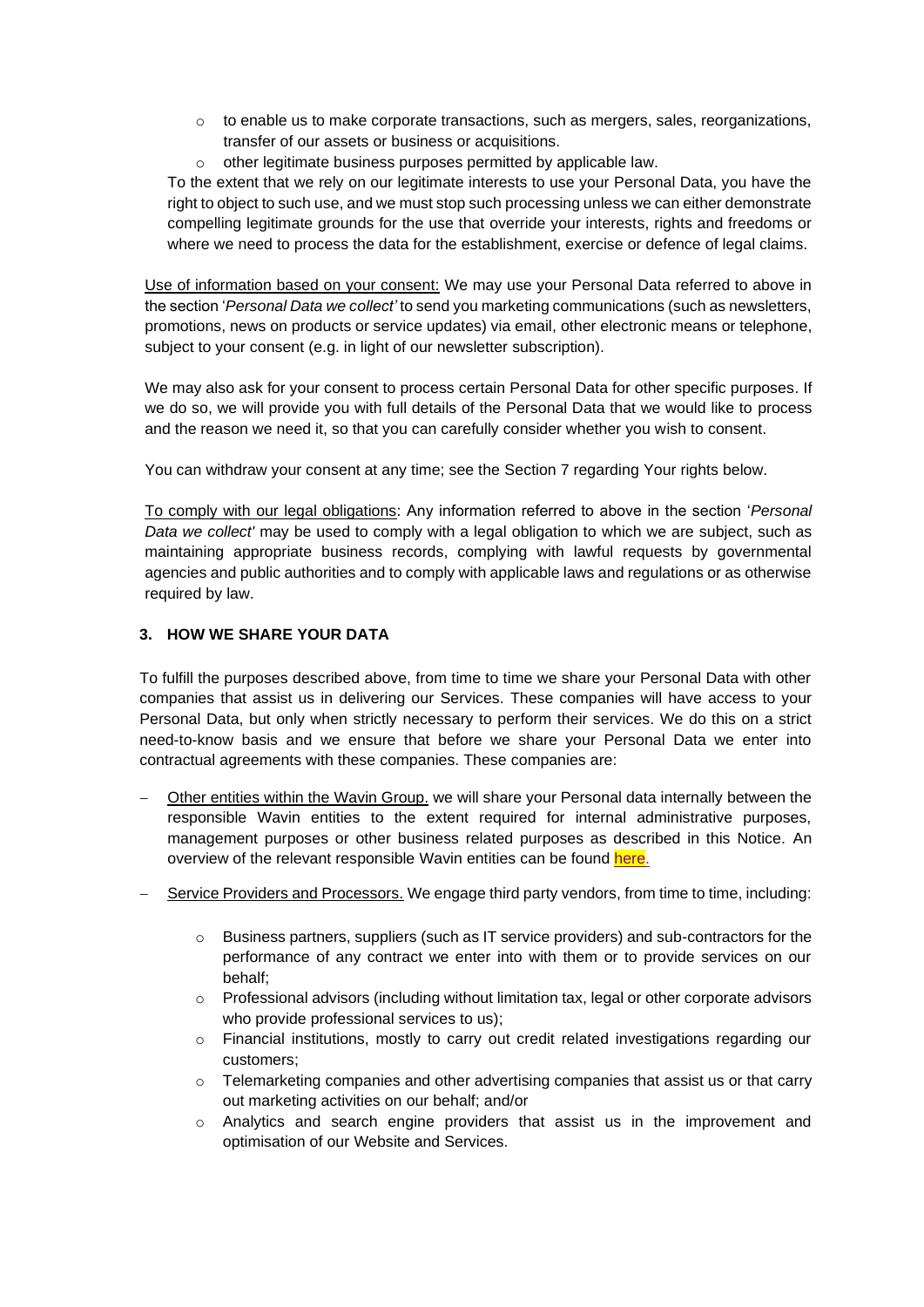In providing their services, they will access, receive, maintain or otherwise process Personal Data on our behalf. Our contracts with these third party vendors do not permit use of your Personal Data for their own (marketing) purposes. Consistent with applicable legal requirements, we take commercially reasonable steps to require third parties to adequately safeguard your Personal Data and only process it in accordance with our instructions.

- − Third parties in case of legal requirement. We also disclose your Personal Data if disclosure is required by law or in the context of an investigation, regulatory requirement, judicial proceeding, court order or legal process served on us, or to protect the rights or safety of the Website, us or our affiliated companies.
- Third parties in case of a corporate transaction. In addition, information about our customers, including Personal Data, may be disclosed as part of any merger, sale, transfer of Wavin's assets, acquisition, bankruptcy, or similar event.
- With consent. We also disclose information about you, including Personal Data to any other third party, where you have consented or requested that we do so.

# **4. INTERNATIONAL TRANSFERS OF YOUR PERSONAL DATA**

Subject to compliance with local law requirements, the recipients of Personal Data described in Section [3](#page-2-0) may be located inside or outside your own country, in countries whose laws regarding data protection may not offer an adequate level of protection compared to the laws in your country. For example, not all countries outside the European Economic Area ("**EEA**") offer the same level of protection as in the EEA.

Wavin will take all necessary measures to ensure that transfers out of your country are adequately protected as required by applicable data protection law. With respect to transfers to countries not providing an adequate level of data protection, Wavin may base the transfer on appropriate safeguards, such as the EU standard contractual clauses adopted by the European Commission or other approved data transfer or certification mechanisms together with binding and enforceable commitments of the recipient. In each instance, Wavin will review the transfer and ensure that any additional technical and organizational measures are put in place to ensure that an adequate level of protection is provided. You are entitled to receive a copy of any documentation showing the suitable safeguards that have been taken by making a request using the contact details provided in Section [10](#page-6-0) below.

# **5. SECURITY**

Wavin will take reasonable steps to ensure that your Personal Data are properly secured using appropriate technical, physical, and organizational measures, so that they are protected against unauthorised or unlawful use, alteration, unauthorised access or disclosure, accidental or wrongful destruction, and loss.

We take steps to limit access to your Personal Data to those persons who need to have access to it for one of the purposes listed in this Notice. Furthermore, we contractually ensure that any third party processing your Personal Data equally provide for confidentiality and integrity of your data in a secure way.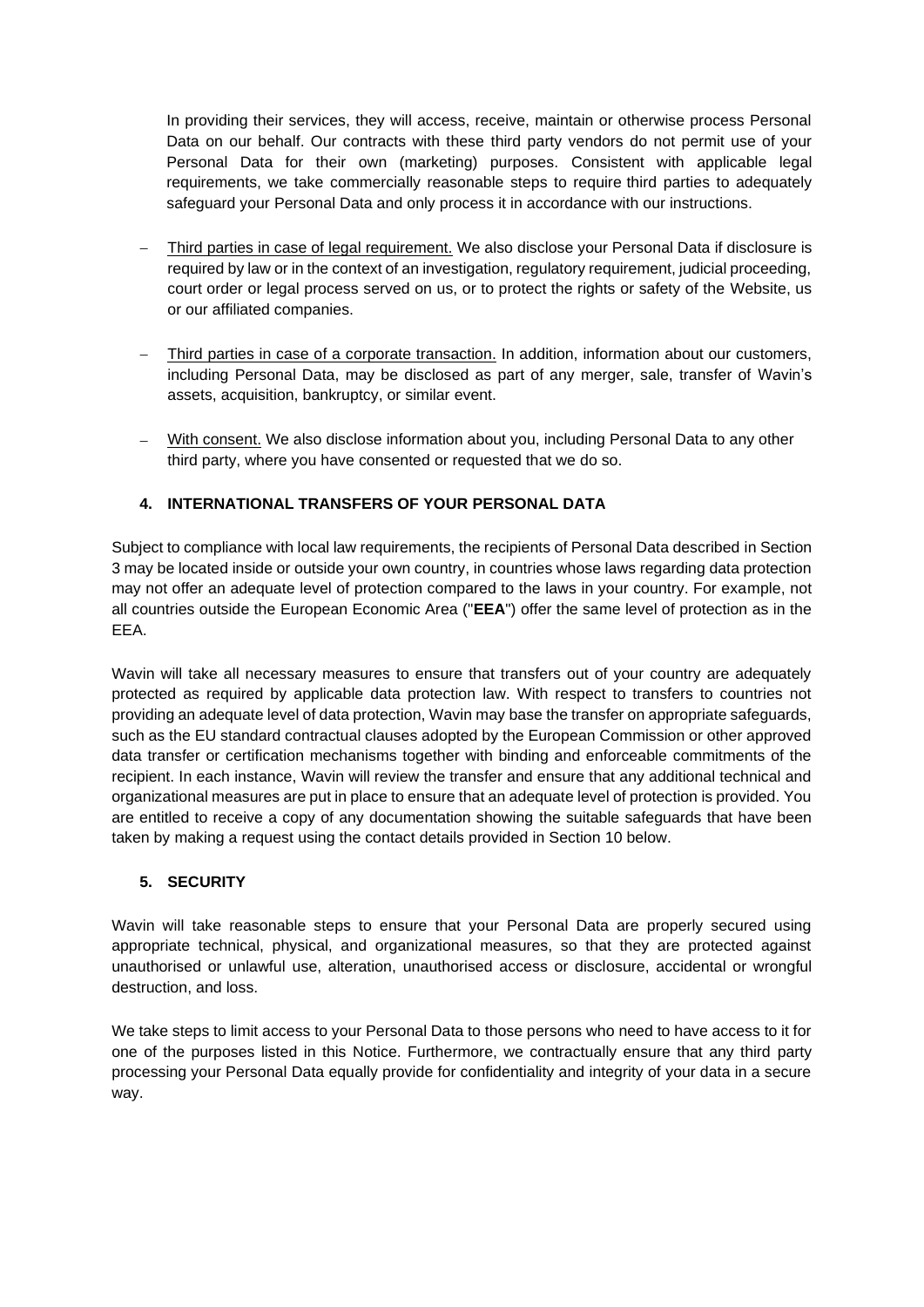# **6. DATA RETENTION**

We retain your Personal Data for as long as required to satisfy the purpose for which they were collected and used (for example, for the time necessary for us to provide you with customer service, answer queries or resolve technical problems), unless a longer period is necessary to comply with legal obligations (such as fiscal or legal obligations) or to defend a legal claim. If you would like to receive further information on how long we store your Personal Data, please contact us using the contact details provided in Section [10](#page-6-0) below and specify your request.

# <span id="page-4-0"></span>**7. YOUR RIGHTS**

Wavin will comply with your privacy rights consistent will all local legal requirements. Any individual may inquire as to the nature of the Personal Data stored or processed about him or her by Wavin or through a third party authorized by us.

### − *Right to access personal information*

You have a right to request that we provide you with a copy of your personal information that we hold and you have the right to be informed of; (a) the source of your personal information; (b) the purposes, legal basis and methods of processing; (c) the data controller's identity; and (d) the entities or categories of entities to whom your personal information may be transferred.

### − *Right to rectify or erase personal information*

You have a right to request that we rectify inaccurate personal information. We may seek to verify the accuracy of the personal information before rectifying it.

You can also request that we erase your personal information in limited circumstances where:

- it is no longer needed for the purposes for which it was collected; or
- you have withdrawn your consent (where the data processing was based on consent); or
- following a successful right to object (see right to object); or
- it has been processed unlawfully; or
- to comply with a legal obligation to which the Company is subject.

We are not required to comply with your request to erase personal information if the processing of your personal information is necessary:

- for compliance with a legal obligation; or
- for the establishment, exercise or defence of legal claims;

### − *Right to restrict the processing of your personal information*

You can ask us to restrict your personal information, but only where:

- its accuracy is contested, to allow us to verify its accuracy; or
- the processing is unlawful, but you do not want it erased; or
- it is no longer needed for the purposes for which it was collected, but we still need it to establish, exercise or defend legal claims; or
- you have exercised the right to object, and verification of overriding grounds is pending.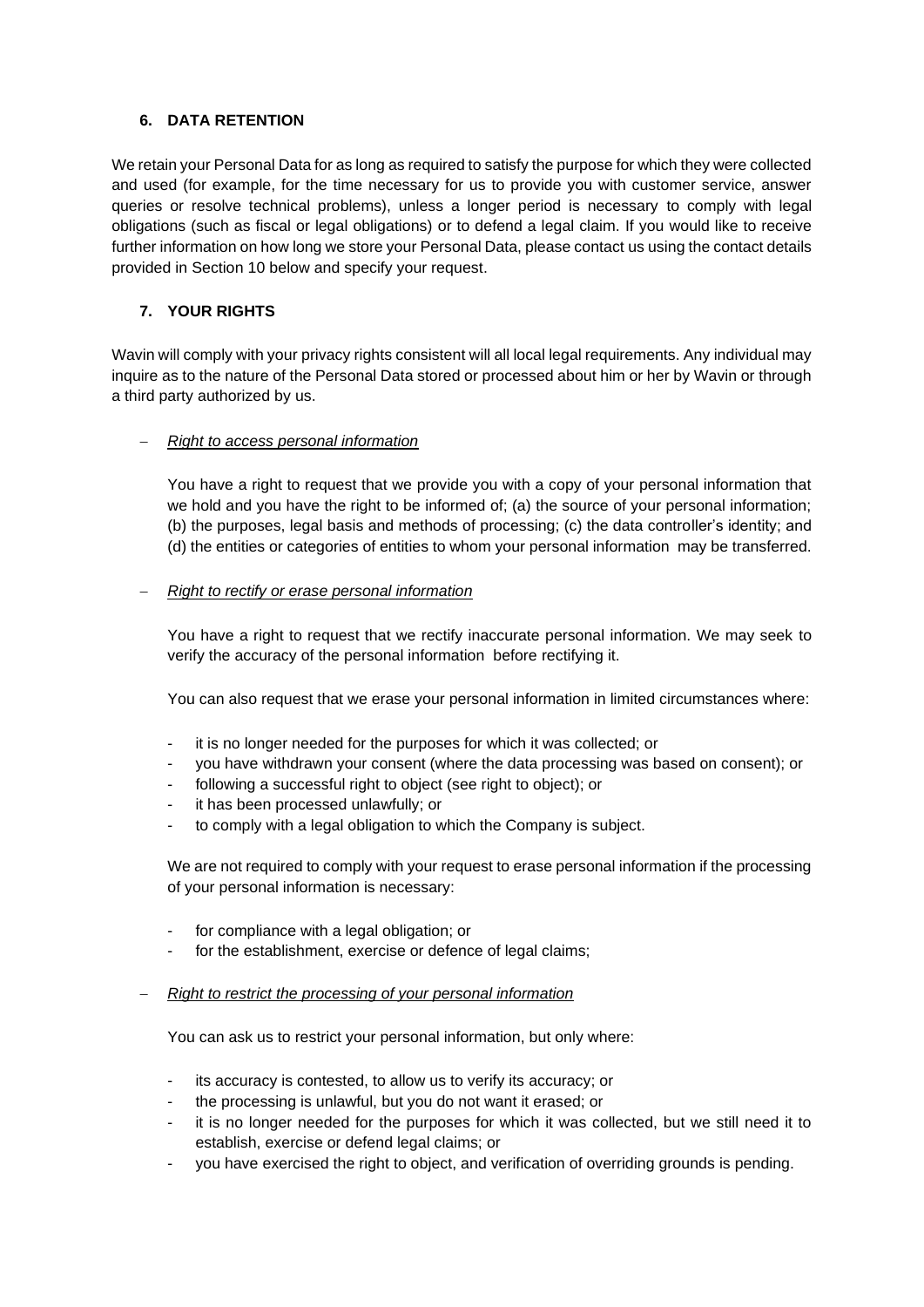We can continue to use your personal information following a request for restriction, where:

- we have your consent; or
- to establish, exercise or defend legal claims; or
- to protect the rights of another natural or legal person.

### − *Right to data portability*

You can ask us to provide your personal information to you in a structured, commonly used, machine readable format, or you can ask to have it transferred directly to another data controller, but in each case only where:

- the processing is based on your consent or on the performance of a contract with you; and
- the processing is carried out by automated means.

### − *Right to object to the processing of your personal information*

You can object to any processing of your personal information which has our legitimate interests as its legal basis, if you believe your fundamental rights and freedoms outweigh our legitimate interests.

− If you raise an objection, we have an opportunity to demonstrate that we have compelling legitimate interests which override your rights and freedoms. *Right to object to how we use your personal information for direct marketing purposes*

You can request that we change the manner in which we contact you for marketing purposes.

You can request that we not transfer your personal information to unaffiliated third parties for the purposes of direct marketing or any other purposes.*Right to obtain a copy of personal information safeguards used for transfers outside your jurisdiction*

You can ask to obtain a copy of, or reference to, the safeguards under which your personal information is transferred outside of the European Union.

We may redact data transfer agreements to protect commercial terms.

#### − *Right to withdraw consent*

In the event your Personal Data is processed on the basis of your consent, you can withdraw consent at any time by contacting us, using the contact details provided below, without affecting the lawfulness of processing based on consent before its withdrawal.

Finally, if you are unsatisfied with how we process your Personal Data or if you believe that your data protection rights have been violated, you have the right to lodge a complaint with the supervisory authority in the country where you live or work or where you believe your rights have been infringed.

If you have any questions or if you wish to exercise one of your rights under applicable local privacy laws or submit any objections regarding the processing of your Personal Data, please use the contact details provided in Section [10](#page-6-0) below and specify your request.